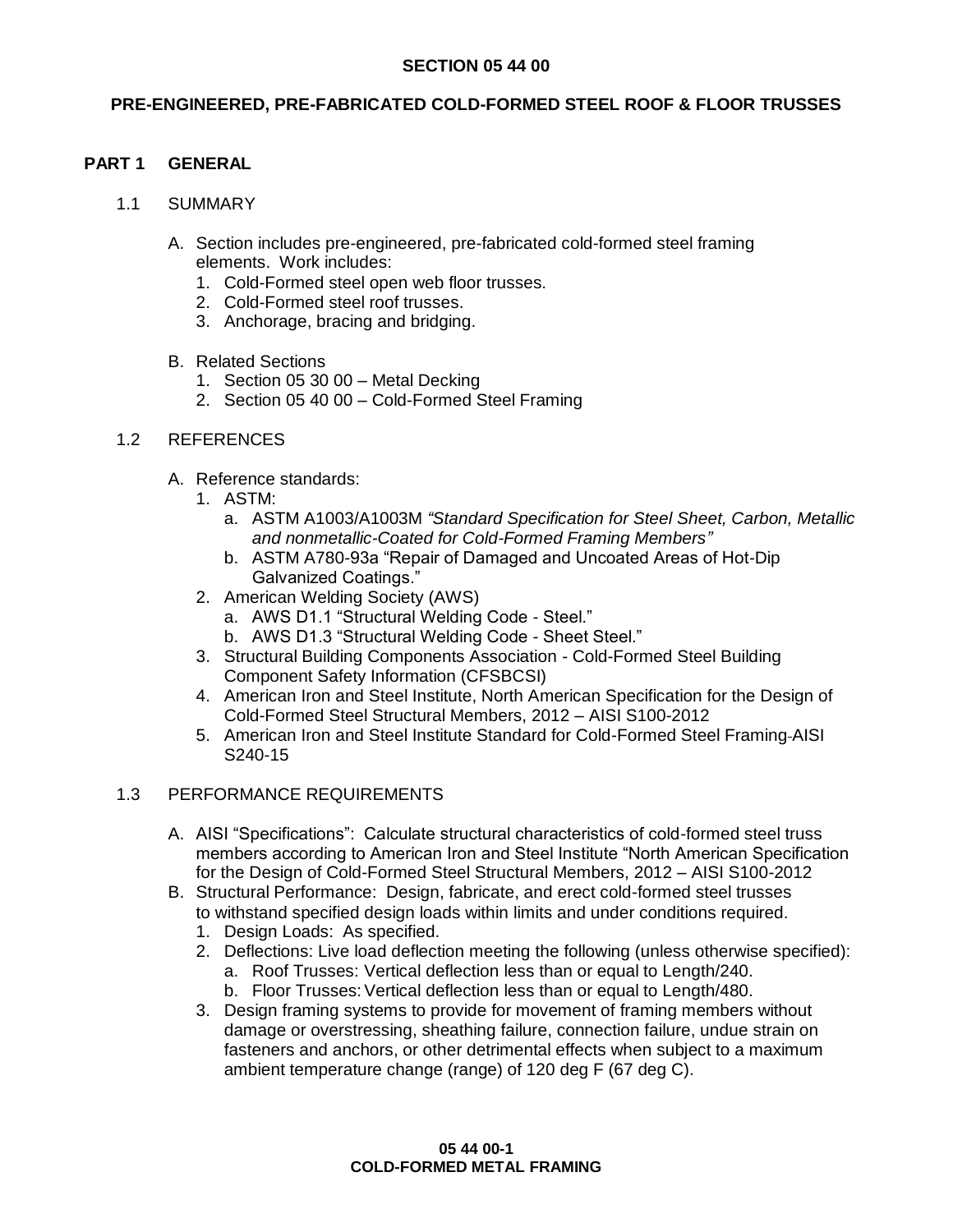## 1.4 SUBMITTALS

- A. Submit manufacturer's product data and installation instructions for each type of coldformed steel framing and accessory required.
- B. Submit detailed floor truss and roof truss layouts indicating placement of trusses.
- C. Submit individual truss drawings, sealed and signed by a qualified registered Professional Engineer, verifying accordance with local building code and design requirements.
	- Include:
	- 1. Description of design criteria.
	- 2. Engineering analysis depicting member stresses and truss deflection.
	- 3. Truss member type, sizes and thickness and connections at truss joints.
	- 4. Truss support reactions.
	- 5. Top chord, Bottom chord and Web bracing requirements.
- D. Submit final roof and floor plan drawings sealed and signed by a qualified registered Professional Engineer depicting final installed truss assembly. Include:
	- 1. All truss to truss connections
	- 2. All truss to structure (bearing) connections
	- 3. Plan and details for the location of all permanent lateral and diagonal bracing and/or blocking required in the top chord, web, and bottom chord planes. (Diaphragms excluded)

## 1.5 QUALITY ASSURANCE

- A. Fabricator Qualifications: Fabrication shall be performed in a quality controlled manufacturing environment by a cold-formed steel truss fabricator with experience fabricating cold-formed steel trusses equal in material, design, and scope to the trusses required for this Project.
	- 1. Installation of cold-formed steel truss roof or floor assembly shall be performed by an installer with experience installing cold-formed steel trusses equal in material, design and scope to the trusses required for this Project.
- B. Welding Standards: Comply with applicable provisions of AWS D1.1 "Structural Welding Code--Steel" and AWS D1.3 "Structural Welding Code--Sheet Steel."
	- 1. Qualify welding processes and welding operators in accordance with AWS "Standard Qualification Procedure."

#### 1.6 DELIVERY, STORAGE AND HANDLING

- A. Deliver materials in manufacturer's unopened containers or bundles, fully identified by name, brand, type and grade. Exercise care to avoid damage during unloading, storing and erection.
- B. Store trusses on blocking, pallets, platforms or other supports off the ground and in an upright position sufficiently braced to avoid damage from excessive bending.
- C. Protect trusses and accessories from corrosion, deformation, damage and deterioration when stored at job site. Keep trusses free of dirt and other foreign matter.

#### **05 44 00-2 COLD-FORMED METAL FRAMING**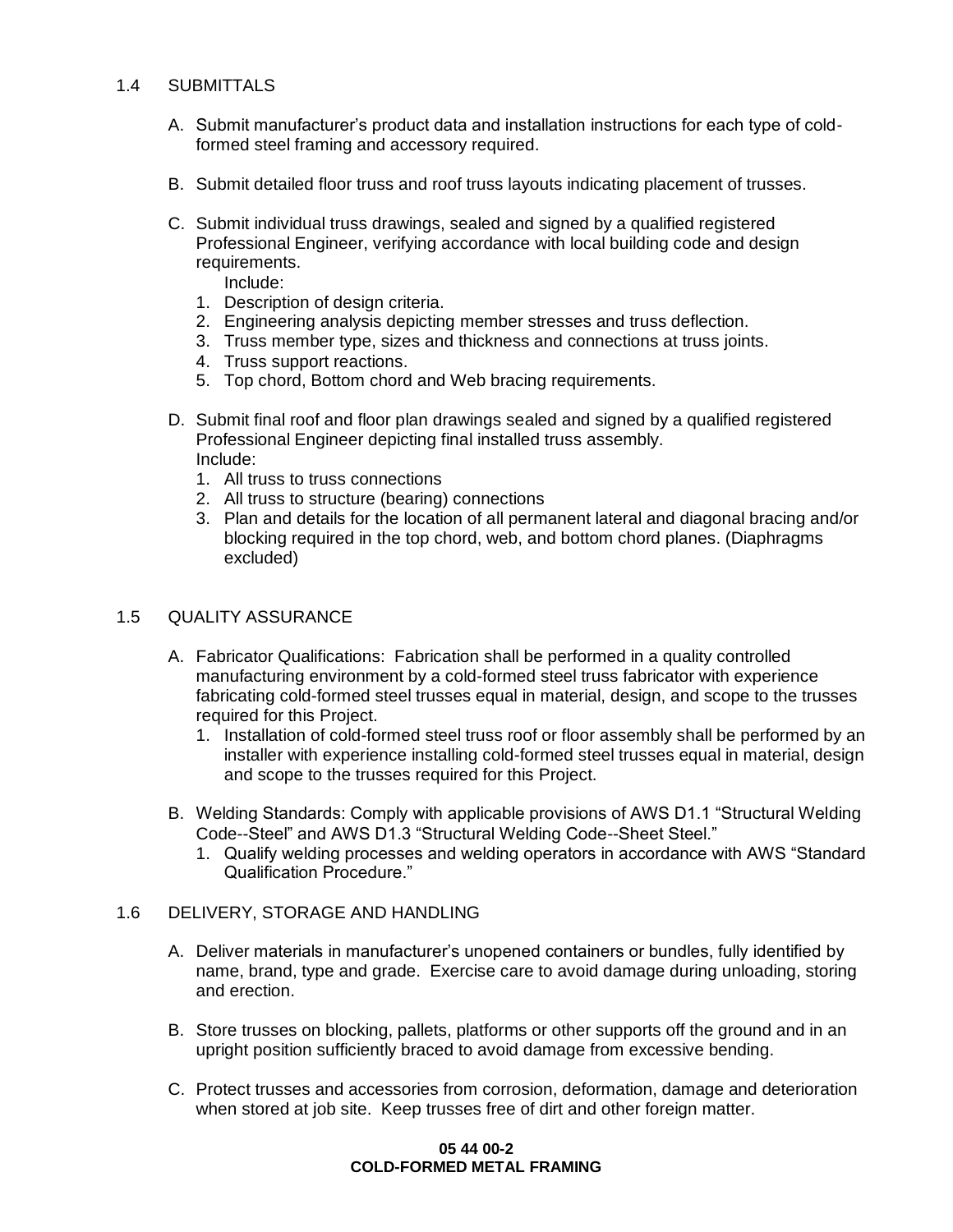## 1.7 PROJECT CONDITIONS

A. During construction, adequately distribute all loads applied to trusses so as not to exceed the carrying capacity of any one truss.

## **PART 2 PRODUCTS**

#### 2.1 MANUFACTURERS

- A. Manufacturer: AdvanT® Truss Manufacturer. Contact AdvanT Steel, at 636-888-0260, or visit www.advantsteel.com.
- B.

### 2.2 COMPONENTS

- A. System components: AdvanT® cold-formed steel roof truss and floor truss components.
- B. Provide manufacturer's standard steel truss members, bracing, bridging, blocking, reinforcements, fasteners and accessories with each type of steel framing required, as recommended by the manufacturer for the applications indicated and as needed to provide a complete cold-formed steel truss roof or floor assembly.

### 2.3 MATERIALS

- A. Materials:
	- 1. For all chord and web members: Fabricate components of structural quality steel sheet per ASTM A1003/A1011 with a minimum yield strength of 50,000 psi.
	- 2. Bracing, bridging and blocking members: Fabricate components of commercial quality steel sheet per ASTM A1003/A1011 with a minimum yield strength of 33,000 psi.
- B. Steel truss components: Provide sizes, shapes and material thickness indicated.
	- 1. Design Uncoated-Steel Thickness: 0.0330 inch
	- 2. Design Uncoated-Steel Thickness: 0.0430 inch
	- 3. Design Uncoated-Steel Thickness: 0.0540 inch
	- 4. Design Uncoated-Steel Thickness: 0.0680 inch
- C. Finish: Provide components with protective zinc coating complying with ASTM A1003/1011, minimum G60 coating.
- D. Fastenings:
	- 1. Manufacturer recommended self-drilling screws with corrosion-resistant plated finish. Fasteners shall be of sufficient size and number to ensure the strength of the connection.
	- 2. Welding: Comply with AWS D1.1 when applicable and AWS D1.3 for welding base metals less than 1/8" thick.
	- 3. Other fasteners as accepted by truss engineer.
- 2.4 FABRICATION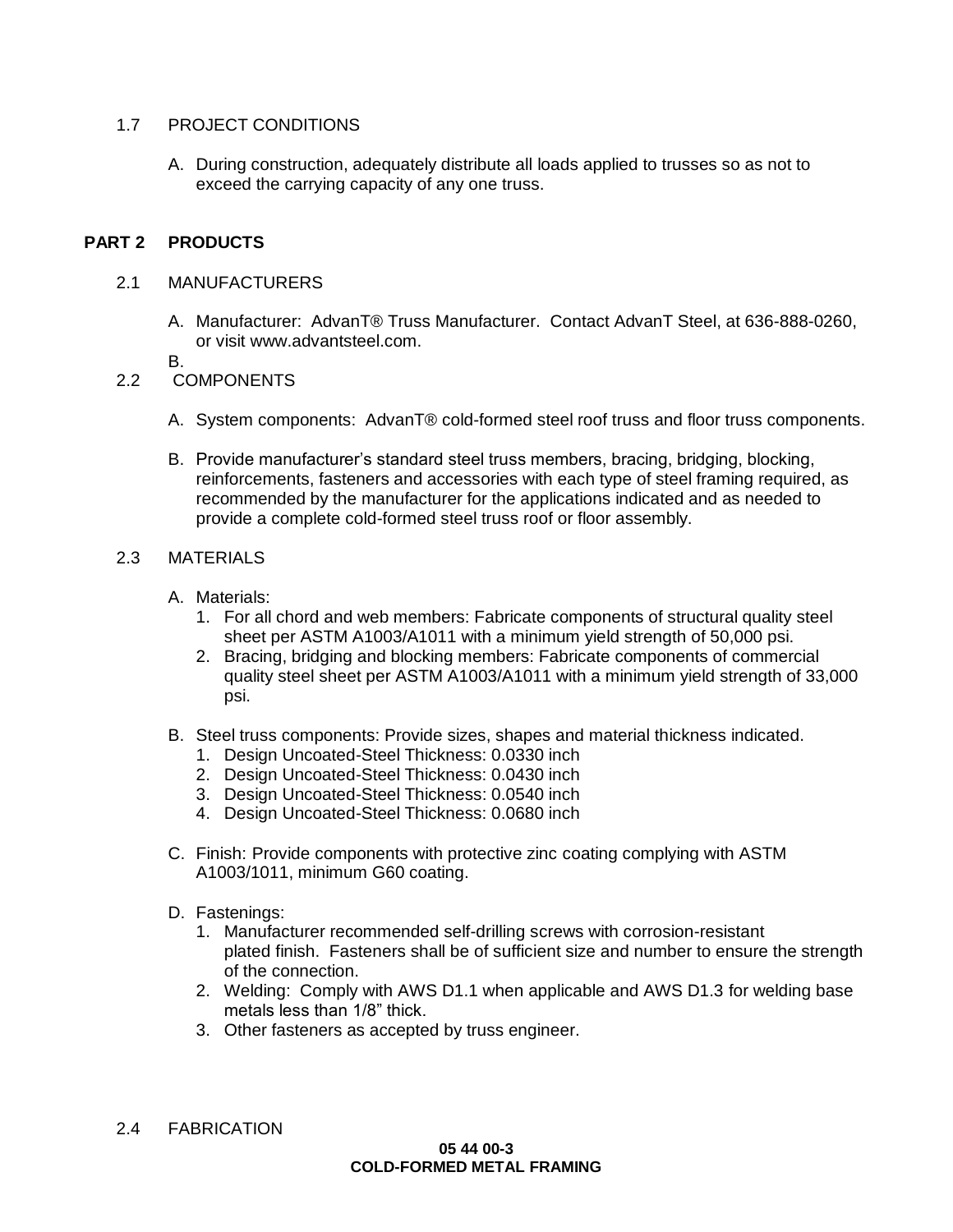- A. Fabricate cold-formed steel trusses plumb, square, true to line, and with connections securely fastened, according to manufacturer's recommendations and the requirements of this Section.
	- 1. Fabricate truss assemblies in jig templates.
	- 2. Cut truss members by sawing or shearing or plasma cutting.
	- 3. Fasten cold-formed steel truss members by screw fastening, or other methods as standard with fabricator.
		- a. Locate mechanical fasteners and install according to cold-formed steel truss component manufacturer's instructions with screw penetrating joined members by not less than 3 exposed screw threads.
- B. Care shall be taken during handling, delivery and erection. Brace, block, or reinforce the truss as necessary to minimize member and connection stresses. Refer to SBCA - CFSBCSI.
- C. Fabrication Tolerances:
	- 1. Overall Length: Fabricate each cold-formed steel truss to the maximum allowable tolerance as follows:
		- a. Truss length up to 30 ft  $\frac{1}{2}$ " tolerance
		- b. Truss length over 30 ft  $-$  <sup>3</sup>/<sub>4</sub>" tolerance
	- 2. Overall Height: Fabricate each cold-formed steel truss to the maximum allowable tolerance as follows:
		- a. Truss height up to 5 ft  $\frac{1}{4}$ " tolerance
		- b. Truss height over 5 ft  $\frac{1}{2}$ " tolerance

## **PART 3 EXECUTION**

- 3.1 EXAMINATION
	- A. Examine structure, substrates and installation conditions. Do not proceed with coldformed steel truss installation until unsatisfactory conditions have been corrected.
	- B. Installation constitutes acceptance of existing conditions and responsibility for satisfactory performance.
- 3.2 INSTALLATION, GENERAL
	- A. General:
		- 1. Erection of trusses, including proper handling, safety precautions, installation bracing and other safeguards or procedures is the responsibility of the Contractor and Contractor's installer. Refer to SBCA – CFSBCSI, or contact qualified registered Professional Engineer.
		- 2. Exercise care and provide installation bracing required to prevent collapse of trusses during erection and prior to installing permanent bracing system.
	- B. Erect trusses with plane of truss webs vertical and parallel to each other, accurately located at design spacing indicated.
	- C. Provide proper lifting equipment, including spreader bar, suited to sizes and types of trusses required, applied at lift points recommended by truss fabricator. Exercise care to avoid damage to truss members during erection and to keep horizontal bending of the trusses to a minimum.

#### **05 44 00-4 COLD-FORMED METAL FRAMING**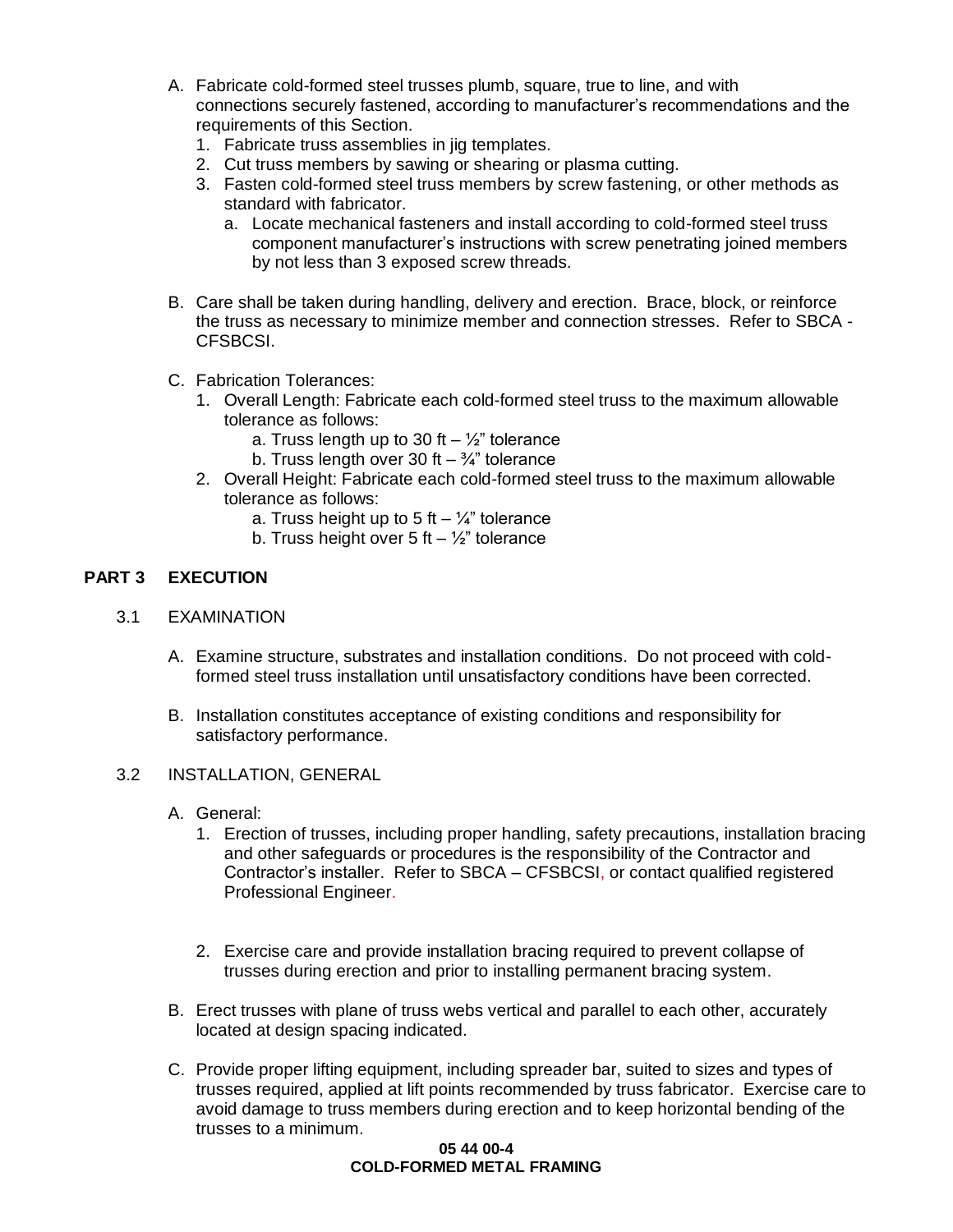- D. Provide framing anchors as indicated or accepted on the engineering design drawing or erection drawings. Anchor trusses securely at bearing points.
- E. Install trusses plumb, square, true to line, and with connections securely fastened, according to manufacturer's recommendations.
	- 1. DO NOT cut truss members without prior approval of truss engineer.
	- 2. Fasten cold-formed steel trusses to supports by screw fastening, welding or other methods, as standard with fabricator.
		- a. Comply with AWS requirements and procedures for welding, appearance and quality of welds, and methods used in correcting welding work.
		- b. Locate mechanical fasteners and install according to cold-formed truss manufacturer's instructions with screw penetrating joined members by not less than three exposed screw threads.
	- 3. Install trusses in one-piece lengths, unless splice connections are indicated.
	- 4. Provide installation bracing and leave in place until trusses are permanently braced/restrained.

## 3.3 ROOF TRUSS INSTALLATION

- A. Install trusses per installation documents provided for in Section 1.4 (D)
- B. Space trusses per sealed truss drawings.
- C. Do not alter, cut, or remove truss members or connections of truss members.
- D. Erect trusses with plane of truss webs plumb and parallel to each other, align, and accurately position at spacing indicated.
- E. Erection Tolerances:
	- 1. Limit overall bow or bow in any chord member to the lesser of L/200 or 2 inches. L equal to length of truss or member.
	- 2. Limit out-of-plane plumb to the lesser of L/50 or 2 inches. L equal to the height of the truss.
	- 3**.** Space individual trusses no more than plus or minus 1/8 inch (3 mm) from plan location. Cumulative error shall not exceed minimum fastening requirements of sheathing or other finishing materials.
- F. Erect trusses without damaging truss members or connections.
- G. Anchor trusses securely at all points of support, per installation documents provided for in Section 1.4 (D)
- H. Install all continuous bridging and permanent truss bracing per installation documents provided for in Section 1.4 (D).
- I. Perform all truss to truss connections per installation documents provided for in Section 1.4 (D).
- 3.4 OPEN WEB FLOOR TRUSS INSTALLATION

#### **05 44 00-5 COLD-FORMED METAL FRAMING**